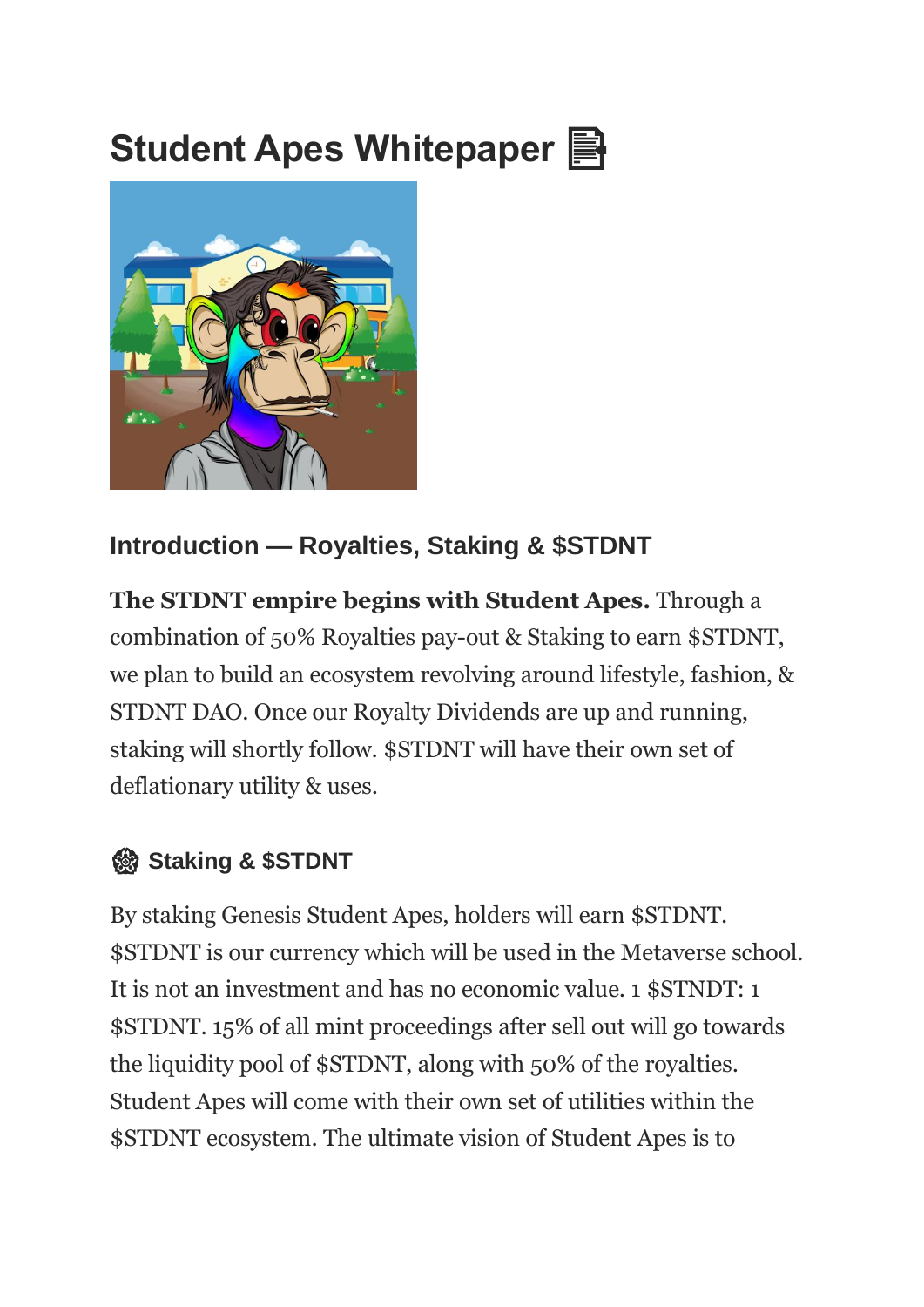connect Web3 into a Metaverse school. Imagine getting educated through the Metaverse.

## ⚡️ **Distribution of \$STDNT**

Upon release, every Student holder will be able to claim 250 \$STDNTs per Student. After the initial distribution, every Student can be staked and earn 25 \$STDNTs per day. 1250 \$STDNTs can be used to claim Classmates for our Students. More \$STDNT will be available to use to claim our GEN 2.0 Professor Apes (More info soon...)

## **Growth**

To maintain a steady flow of royalties from secondary sales, our number one objective throughout the life of Student Apes is to drive innovation and growth using \$STDNT. Alongside a strong push for development, marketing will be another factor that we plan to heavily reinvest in.

## **GEN 2.0**

After our first mint of the Student Apes, we plan to release our GEN 2.0 Apes. This collection will be called Professor Apes and will also be available to use in the Metaverse school. However, the only way to acquire Professor Apes is by purchasing with \$STDNT and MUST hold a Student Ape.